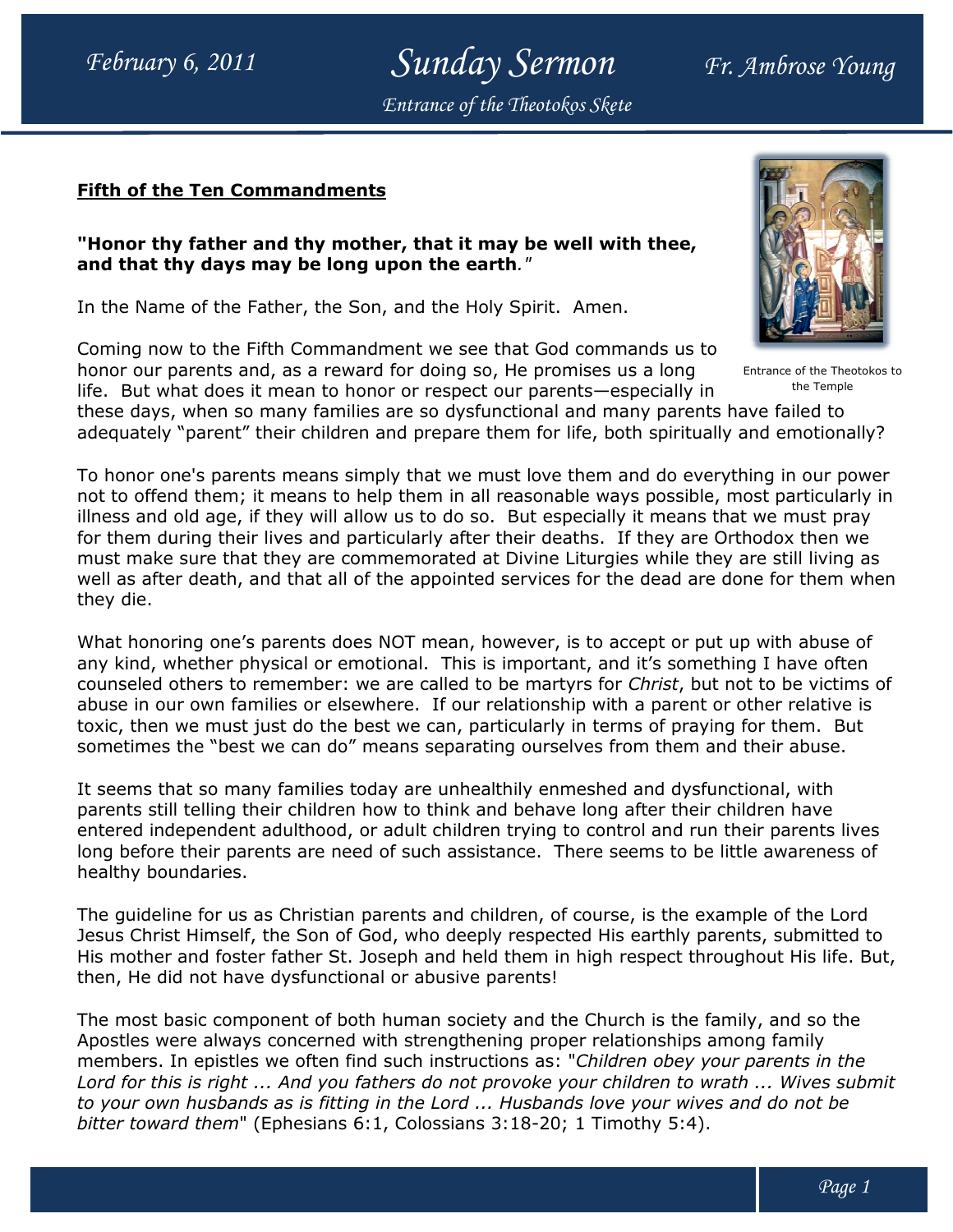# February 6, 2011 Sunday Sermon Fr. Ambrose Young

Entrance of the Theotokos Skete

Of course if it should happen that our parents should ask of us something contrary to the Law of God, then we must say to them what the Apostles said to their Jewish leaders when they insisted that the Apostles should not preach about Jesus: "We ought to obey God rather than men" (Acts 4:19, 5:29). When there is a conflict between the Divine and human we must be prepared to endure whatever the outcome might be, because suffering for the Christian faith is an integral part of our Christian calling and is rewarded in Heaven by God.

But this commandment is directed not just to children, but to parents.

Parenthood is not a merely legal institution, as it was for the pre-Christian pagans; rather, for us it is a sacred institution created and blessed by God. This means that theologically, spiritually, ideally, the father and mother of a family are to be channels of God's grace for their children. We don't see much of this now in our society, but for those of us who are starting out on married life, we must keep this foremost in our minds: the Lord expects us not only to make a good and healthy marriage, filled with loving self-sacrifice, but to be models of holiness and piety to our children, if we have any, showing them the joys of faith and teaching them the will of God for our lives.

As another has written, "The condition of our society today does not allow us to be proud of a good percentage of fathers and mothers who are included in the list of the causes of delinquency. Parents are commissioned with the rare privilege of making their home an altar of blessings, devotion and worship of the True God. They have been assigned a natural role, presenting themselves as an example walking in the path of God, in order to impose upon their offspring the image of good citizenship on earth and in heaven."

This ideal used to be commonplace in our society. Now, no longer. It is now the rare parents that organize and live their family lives around God, Church, love, self-sacrifice, and healthy parenting.

 One of the interesting differences between Eastern Orthodox Christianity and Western Christianity is that in Orthodoxy we do not have the concept of Jesus, Mary, and Joseph as the "Holy Family." We of course are very aware that, as I said earlier, the Lord very much honored His earthly parents, but we must realize is that this was NOT a "normal" family. The Lord's mother was ever-virgin; she was *Theotokos*—the literal birth giver of God in the flesh. How "normal" is that for a family? And the beloved spouse of the Virgin, St. Joseph, was an aged and widowed man, already having a family, who was specially chosen to be the protector of Mary's purity and virginity. Again, not a "normal" family model. Yet, still, a model of sorts, as we shall see.

 Unlike the Mormons and some Christian groups, Orthodoxy has never taught the "eternality" of either marriage or the family. Our Holy Fathers teach us that man was originally created to be a kind of "terrestrial angel". "In the garden of delights," as Fr. Josiah Trenham explained in a lecture, "Adam lived with his partner in a perfect state of virginity, and in an intimate